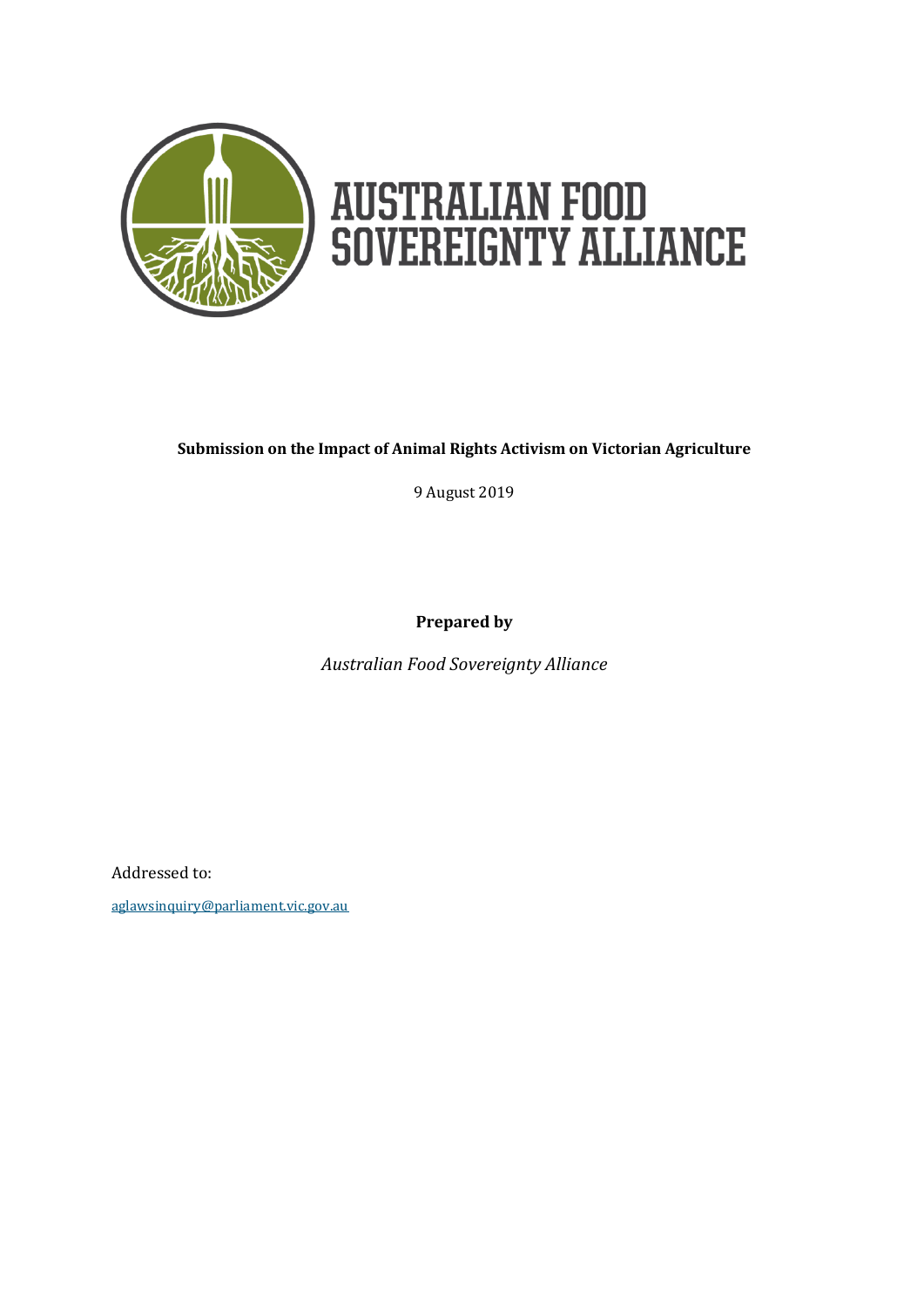## Table of Contents

| <b>ABOUT THE AUSTRALIAN FOOD SOVEREIGNTY ALLIANCE (AFSA)</b>                                           |   |
|--------------------------------------------------------------------------------------------------------|---|
| <b>SUMMARY OF AFSA'S RECOMMENDATIONS</b>                                                               |   |
| <b>RECOMMENDATION 1 - RETAIN THE CURRENT REGULATORY ENVIRONMENT</b>                                    |   |
| <b>RECOMMENDATION 2 - ENFORCEMENT OF THE CURRENT REGULATORY REGIME SHOULD</b><br><b>BE A KEY FOCUS</b> |   |
| <b>RECOMMENDATION 3 - EXPLORE WAYS TO PROTECT FREEDOM OF SPEECH AND ANIMAL</b>                         |   |
| <b>WELFARE</b>                                                                                         |   |
| <b>ABOUT FOOD SOVEREIGNTY</b>                                                                          | 9 |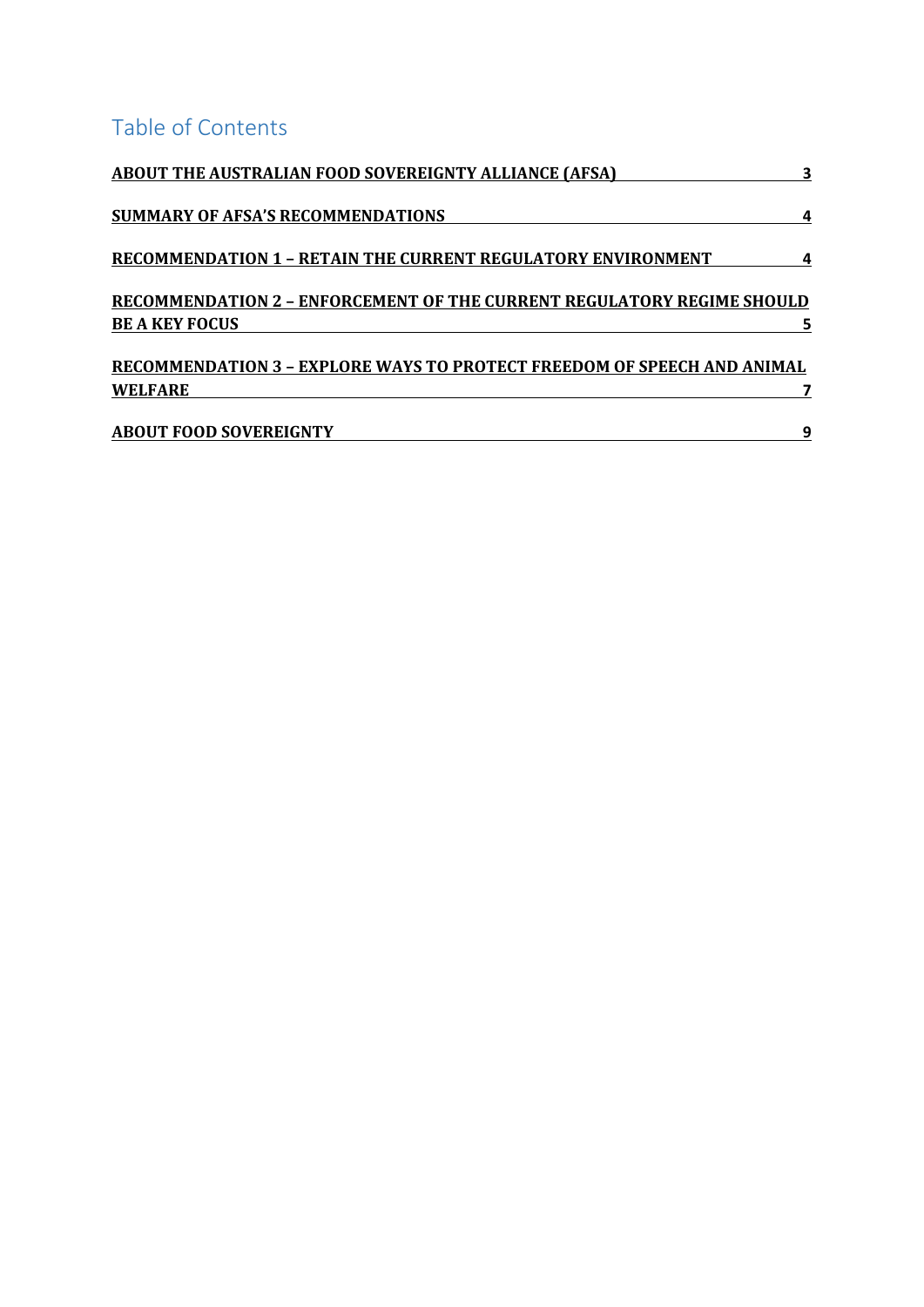#### <span id="page-2-0"></span>About the Australian Food Sovereignty Alliance (AFSA)

The Australian Food Sovereignty Alliance (AFSA) is a farmer-led civil society organisation made up of organisations and individuals working together towards a food system in which people can create, manage, and choose their food and agriculture systems. AFSA is an independent organisation not aligned with any political party. We have around 700 farmer, individual, and organisational members, with approximately 40% of our members being farmers.

AFSA provides a balanced voice to represent farmers. We connect small- and medium-scale Australian farmers for farmer-to-farmer knowledge sharing, work with all levels of government for scaleappropriate and consistent regulations and standards for agriculture, and advocate for fair pricing for those selling to the domestic market.

We are part of a robust global network of civil society organisations involved in food sovereignty and food security policy development and advocacy. We are members of the International Planning Committee for Food Sovereignty (IPC), La Via Campesina – the global movement of peasant farmers, and Urgenci: the International Network for Community-Supported Agriculture, and work regularly with Slow Food International and many of its Australian chapters. We also support the Australasian representative on the Civil Society Mechanism (CSM), which relates to the UN Committee on World Food Security (CFS).

Our vision is to enable regenerative and agroecological farming businesses to thrive. Australians care now more than ever about the way their food is produced, including its social and environmental impacts. Food produced on small- and medium-scale regenerative farms is increasingly in demand, and government is bound to heed changing community expectations and facilitate and encourage the growth and viability of regenerative agriculture, thereby protecting the environment and human and animal health.

As a key stakeholder and representative body of small- and medium-scale producers Australia-wide, AFSA welcomes the opportunity to provide a submission on the impact of animal rights activism on Victorian agriculture.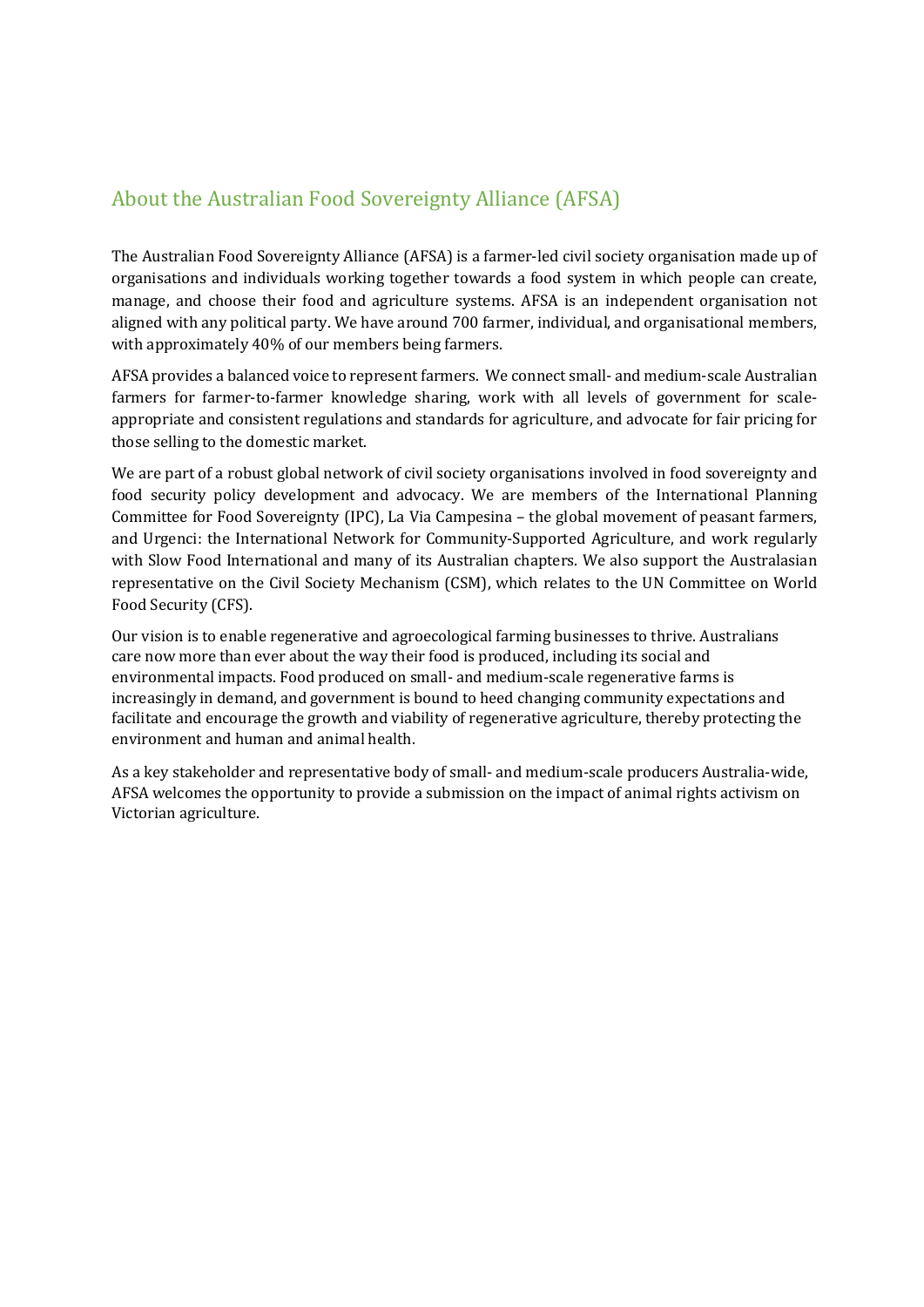#### <span id="page-3-0"></span>Summary of AFSA's Recommendations

| <b>Recommendation 1</b> | We recommend that existing applicable regulation be retained as we               |
|-------------------------|----------------------------------------------------------------------------------|
|                         | believe that sufficient regulation already exists to cover illegal activities by |
|                         | unauthorised persons on agricultural and associated industries. We               |
|                         | would propose however that an exemption be introduced to permit public           |
|                         | interest disclosures by whistleblowers or journalists.                           |
| <b>Recommendation 2</b> | We recommend that enforcement of offences under existing legislation be          |
|                         | consistently and fairly applied in order to address farmers' concerns that       |
|                         | their privacy, businesses, and the integrity of their biosecurity systems        |
|                         | have been compromised by animal activist activity.                               |
| <b>Recommendation 3</b> | We believe the opportunity should be taken to explore ways to protect            |
|                         | freedom of speech and animal welfare to reflect the change in social             |
|                         | license in this area, and note that this is an issue that is being debated       |
|                         | across a number of Australian jurisdictions and internationally.                 |
|                         |                                                                                  |

#### <span id="page-3-1"></span>Recommendation 1 – Retain the current regulatory environment

AFSA notes that the existing crime of trespass under section  $9(1)(e-g)$  of the Summary Offences Act 1966 (Vic) applies to unauthorised entry onto agricultural properties. Further, the removal of livestock constitutes theft under section 4 of the Crimes Act 1958 (Vic).

The current maximum penalty for trespass in Victoria is 25 penalty units (approximately \$4000) Penalties for theft range from a maximum of 10 years jail time, fines, community correction orders and suspended sentences amongst others.

There are various other Victorian regulations applicable to illegal actions taken by animal activists, for instance under the Prevention of Cruelty to Animals Act 1986 (Vic1) and the Livestock Disease Control Act 1984 (Vic).<sup>2</sup>

Given the range of regulation already applicable to illegal incursions and behaviour on private agricultural land, AFSA does not believe that a further regulatory regime is required. We would however suggest that an exemption be drafted to the trespass regulations for public interest disclosures by whistleblowers and journalists as this would provide a legislated right to voice credible and compelling concerns around animal welfare.<sup>3</sup>

However AFSA members are very concerned with the rise in illegal incursions and "hate speech" by animal activists. We promote transparency in farming practices and welcome vigorous debate on topics such as animal welfare. Our vision is to enable regenerative and agroecological farming businesses to thrive. Australians care now more than ever about the way

 $\overline{a}$ 

<sup>&</sup>lt;sup>1</sup> For instance the removal/transportation of stock by activists may subject unnecessary pain or suffering in breach of section 9.

<sup>&</sup>lt;sup>2</sup> For example, if animals are removed from farms the activists may be in breach of the requirement to house livestock only with a property identification code, which carries a penalty in the vicinity of \$9670.

<sup>3</sup> Note the Federal "Criminal Code Amendment (Agricultural Protection) Bill 2019" contains such exemptions.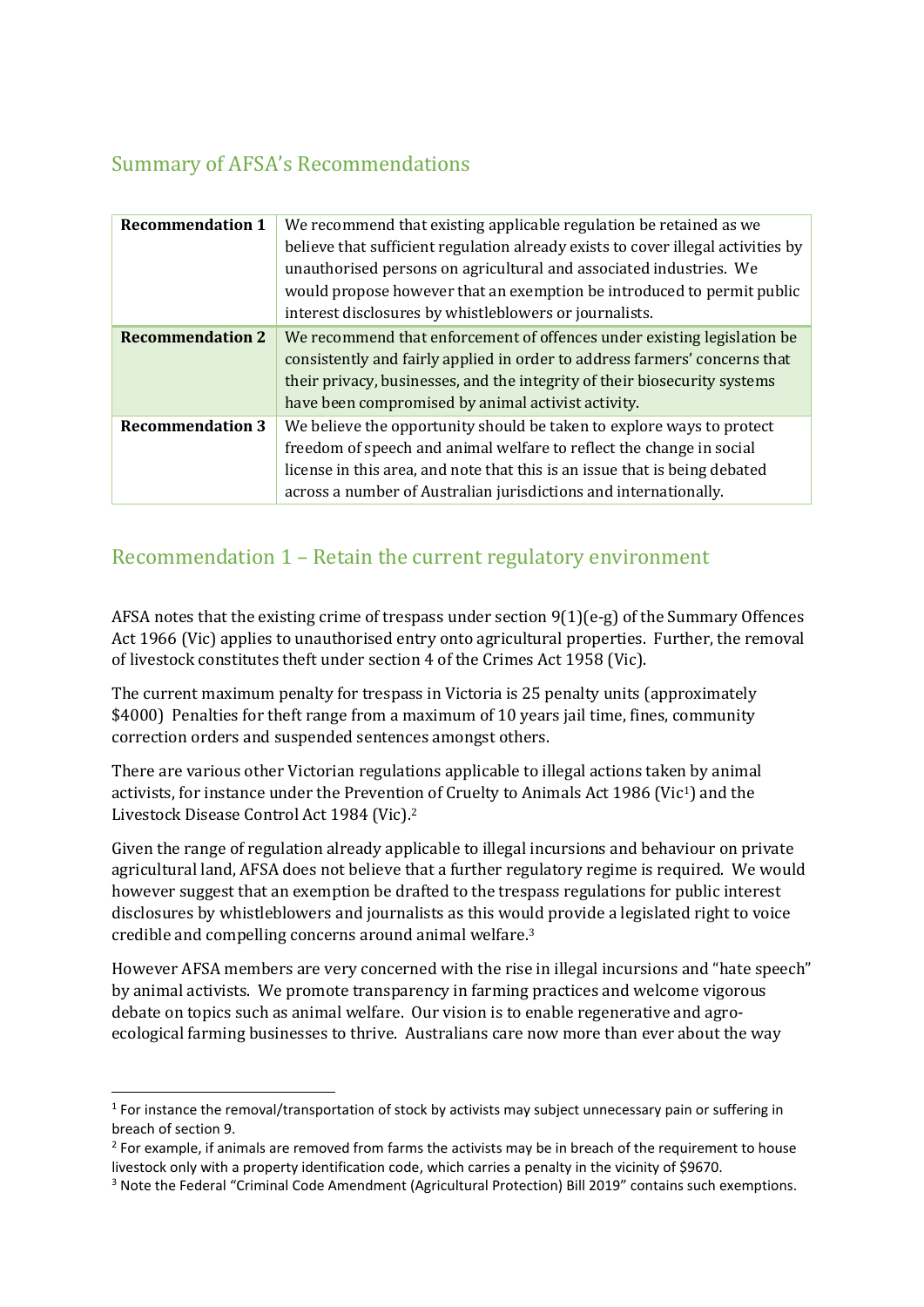their food is produced, including its social, environmental and, particular to this submission, animal welfare impacts.<sup>4</sup>

We believe that public scrutiny, including that offered by animal activists, is to be welcomed but only when it is done respectfully and lawfully. Where farmers such as our members have a goal of transparency in food production, they can feel particularly vulnerable to incursions by animal activists.5 The risk to our businesses and families is increased by the fact that many of our member farmers conduct farm gate or farm shop sales, sell locally at farmers markets or through community groups, and thus present a real, human face to farming.

We note with great concern those Victorian farms or rural enterprises that have recently decided to cease operation due to activist activity, and the job losses in regional areas that naturally occur when this happens. For example in July 2019, following incursions by animal activists, a Victorian free range poultry farmer decided to close down:

*'The family were already dealing with health issues and the invasions were the final straw.*

*"Over the next months we lost our love of farming, lost our lifestyle," the farmer said.*

*"The effect on my wife was getting worse and worse, and so we said to ourselves we have to leave." '<sup>6</sup>*

### <span id="page-4-0"></span>Recommendation 2 – Enforcement of the current regulatory regime should be a key focus

AFSA proposes that the crimes of trespass and theft in the context of agricultural properties would be suitable candidates for **on the spot fines** and **minimum sentences.** 

On the spot fines are already applicable to many offences in Victoria. The existing fines system in Victoria could therefore be utilised under the banner of the Infringements Act 2006 (Vic). On the spot fines could be given by a police officer if the offender was able to be intercepted at the time of the offence, or sent in the mail if the offender were able to be tracked down. This would also reduce court time were the only other option prosecution of the offence. AFSA notes that the New South Wales legislature is introducing on the spot fines of \$1000 in this space.

AFSA's only concern with an on the spot fine regime is the potential for this to be seen as restricting freedom of speech and association. AFSA appreciates that throughout history civil disobedience has been a key catalyst to change for the greater good. Where animal welfare is compromised at particular farms, abattoirs and intensive animal production sites then without whistleblowing from concerned members of the public or news reporting by credible journalists, such offences could go unpunished.

Regulatory moves to limit this freedom of speech and disclosure are often described as "ag-gag" laws. The hyperbole around factory farming and ag-gag laws includes allegations of activists as

**.** 

<sup>4</sup> "Australia's Shifting Mindset on Farm Animal Welfare" Futureye, February 2019. This report was commissioned by the Federal Department of Agriculture and revealed that 95% of people are concerned about farm animal welfare, 92-95% view farm animals as sentient (depending on which species), and 91% wish to see reforms in this space.

<sup>&</sup>lt;sup>5</sup> "Victorian livestock farmers speak out against abuse from 'aggressive vegans'" ABC Rural News, 15 April 2018. Interview with Ben Falloon, owner of Taranaki Farm, who "believes he is the target of attacks because he is 'low hanging fruit' and is so transparent about his farming".

<sup>&</sup>lt;sup>6</sup> "The Last Straw: Family gets out of farming after activist attacks" The Weekly Times, July 24, 2019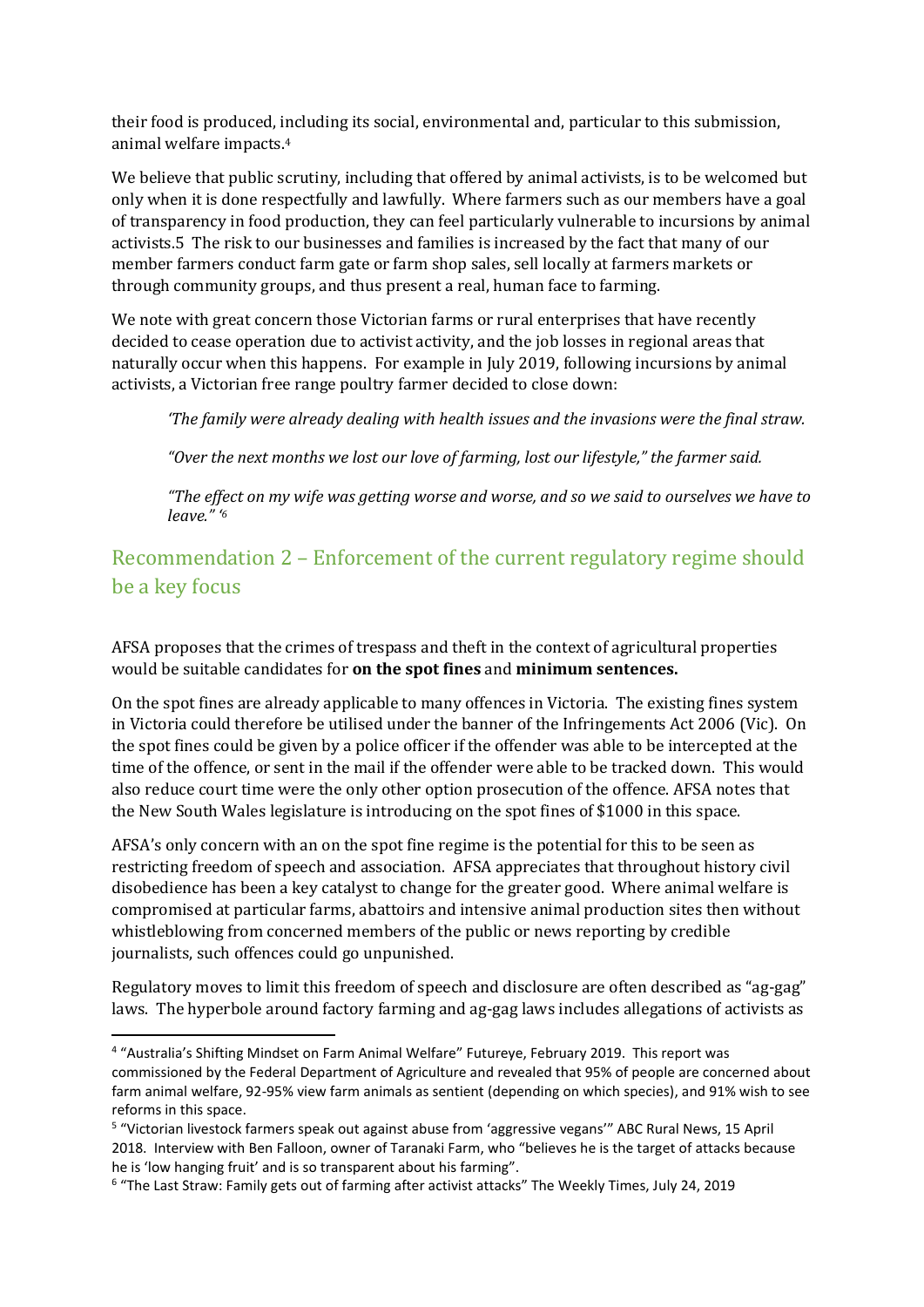"terrorists", factory farms as places of "horror", and vegan "secret agendas". These terms serve to polarise opinion rather than try and find common ground, and ag-gag laws risk reaffirming the perception that farmers have something to hide. AFSA maintains that transparency is the only appropriate response for farmers to make, and thus any on the spot fine regime would need to be carefully constructed so as to not repress freedom of speech.

Further, if a minimum penalty were prescribed so that magistrates and judges were required to order a penalty that fits the crime, this would ameliorate the angst of farmers who have recently seen penalties as low as \$1 imposed for breaking biosecurity laws and good behaviour bonds for theft of livestock7.

Imposing a minimum penalty for criminal trespass and theft would also signal to activists that their behaviour is viewed as seriously as any other type of trespass and theft, for example home invasion and burglary.

While many in the community appreciate that animal activists act from altruistic motives, this ought not give them licence to commit what would in any other circumstance be seen as abhorrent criminal behaviour. AFSA notes for instance that home invasion is considered a Category 2 offence in Victoria, meaning a custodial sentence is mandatory.

In addition, **proper enforcement by the judiciary of the crimes of trespass and theft** in this circumstance would actually help ensure the ongoing safety of animal activists. When a community feels that justice for the crime has been fairly meted out, it is less likely to take matters into its own hands and threaten the activists. This has been recently seen in the case of Cara Garrett who has received alarming personal threats since her case was decided by the Latrobe Valley Magistrates' Court<sup>8</sup>. Ms Garrett was fined \$2 and placed on a good behaviour bond. She was also ordered to pay the farmer whose livestock she stole \$250 in compensation. The understandable outcry against this trivial sentence recognises that clearly the punishment did not fit the crime, but also reveals a dark undercurrent that poses a potential risk to the safety of the activists themselves.

Stronger penalties and assurance in them being imposed would help restore farmers' confidence in the Victorian justice system. This confidence has taken a huge battering in Victoria particularly, when by stark comparison the penalties for illegal animal activism in other states such as Western Australia are being imposed so much more rigorously.<sup>9</sup>

 $\overline{a}$ 

 $^7$  Activist Cara Garrett was fined \$1 for breaching biosecurity laws, \$1 for housing livestock without a property identification code, and placed on a six-month good behaviour bond for removal of three goats and a lamb from the Gippy Goat farm in December 2018.

<sup>8</sup> " 'You're a walking talking corpse': Vile threats toward vegan activist" The Age, April 13, 2019

<sup>9</sup> Two members of an animal rights group who broke into separate WA farms where livestock was stolen were fined \$8000 between them in April 2019 after both pleading guilty to the crimes. *"Vegan activists plead guilty to trespassing in WA piggeries" The West Australian, Tuesday 30 April 2019*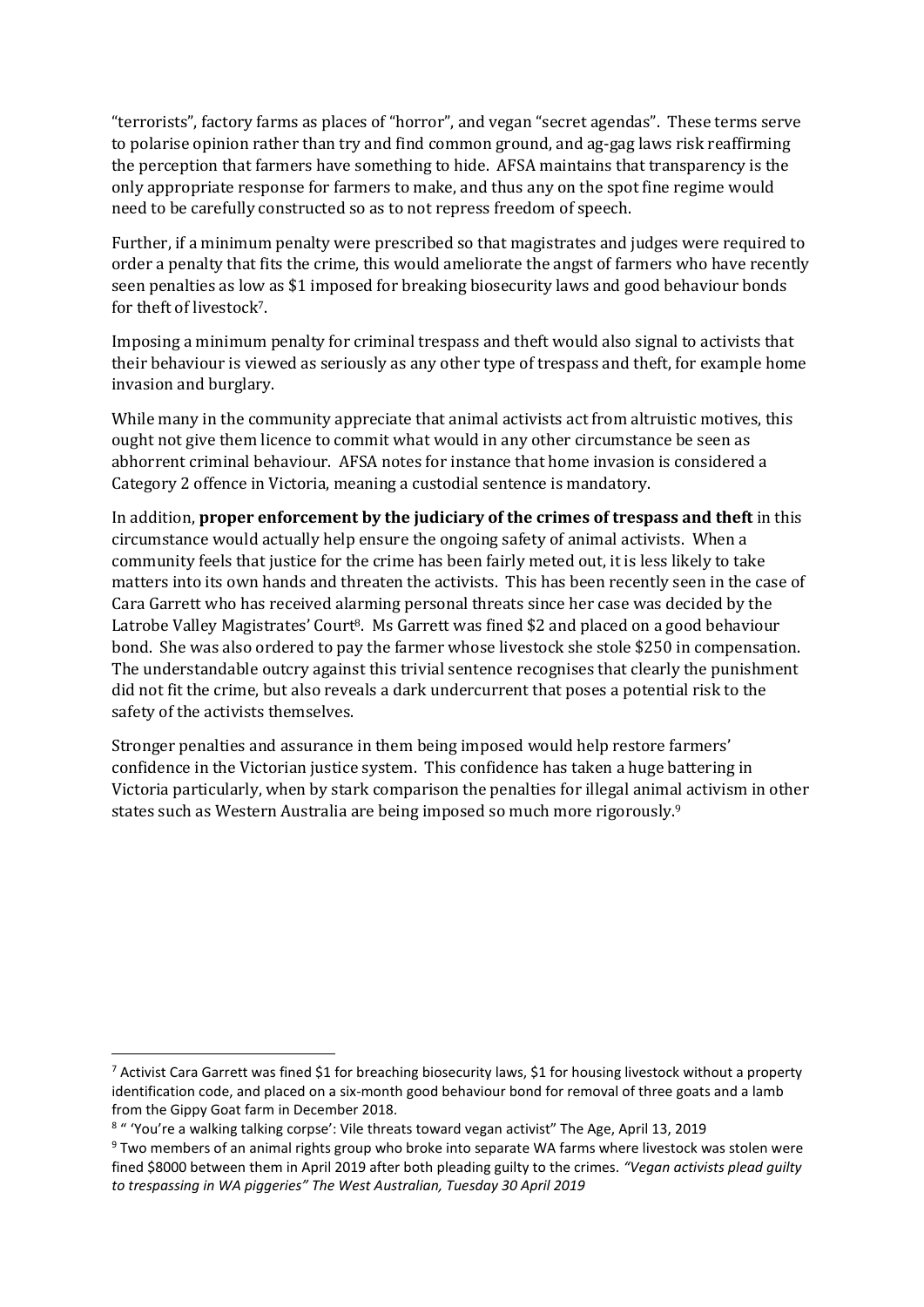## <span id="page-6-0"></span>Recommendation 3 – Explore ways to protect freedom of speech and animal welfare

AFSA submits that a review of existing animal welfare legislation<sup>10</sup> would be timely and go some way in addressing the concerns of animal activists who have lost faith in a system that appears to sanction unethical and inhumane treatment of animals in the farming context.

Industry self-regulation and the lack of enforcement action by organisations such as the RSPCA (due to it being grossly understaffed and underfunded) has clearly led to community cynicism generally, but has truly disheartened animal activists and those farmers who do hold animal welfare as a high priority. This has certainly contributed to heightened animal activism.

#### *Responses of other Australian and international jurisdictions*

Under the auspices of its Biosecurity Act, NSW is implementing amendments with effect from 1 August 2019 that will see trespassers being able to be handed on the spot fines of \$1000. In addition, fines up to \$220,000 for individuals and \$400,000 for groups/corporations could be applicable along with prison sentences.

Queensland has also taken the biosecurity approach and legislated for on the spot fines of over \$600 for invading farms and meatworks during protests.<sup>11</sup>

While it is heartening to see other legislatures taking action on this issue, AFSA believes that using biosecurity alone as a reason to increase penalties for trespass is misguided as there is not always the hard evidence that activists cause a biosecurity breaches. Moreover, biosecurity claims have in many cases been demonstrated to be spurious, based on "unfounded overgeneralisations". <sup>12</sup> Moreover, AFSA notes that while biosecurity risks are inherent in intensive stock production systems, small scale farmers are generally more resilient due to land management practices and sustainable stocking rates

AFSA maintains a more grounded approach for Victoria to take is to beef up the penalties and manner in which they can be imposed under existing legislation relevant to trespass and theft.

For its part, the Federal Government is considering a Bill<sup>13</sup> that will create two new offences relating to the use of a carriage service to "transmit, make available, publish or otherwise distribute material with the intention to incite another person to trespass on agricultural land". AFSA welcomes this change and notes that the publication of the Aussie Farms map and associated incitement was of great concern to its members. While AFSA encourages debate and free speech, this should never be at the cost of personal safety and privacy. We note with approval that the proposed Federal Bill includes a carve out for public interest disclosures by whistleblowers and journalists, which would allow the continued scrutiny of animal welfare practices which a system requiring transparency so very desperately needs.<sup>14</sup>

1

<sup>&</sup>lt;sup>10</sup> For example the Livestock Disease Control Act 1994 (Vic), Livestock Management Act 2010 (Vic), and the Prevention of Cruelty to Animals Act 1986 (Vic)

 $11$  Biosecurity and Other Legislation Amendment Regulation 2019 (Qld)

 $12$  See, for example, the sudden removal on biosecurity grounds of non-chicken poultry from a streamlined application process for pasture poultry production, discussed in "Duck and Cover – Epidemiological and economic implications of ill-founded assertions that pasture poultry are an inherent disease risk" Wallace, Robert G (an assessment commissioned by AFSA) September 2018

<sup>13</sup> The "Criminal Code Amendment (Agricultural Protection) Bill 2019

<sup>14</sup> Section 474.47(2) and (3) of the Criminal Code Amendment (Agricultural Protection) Bill 2019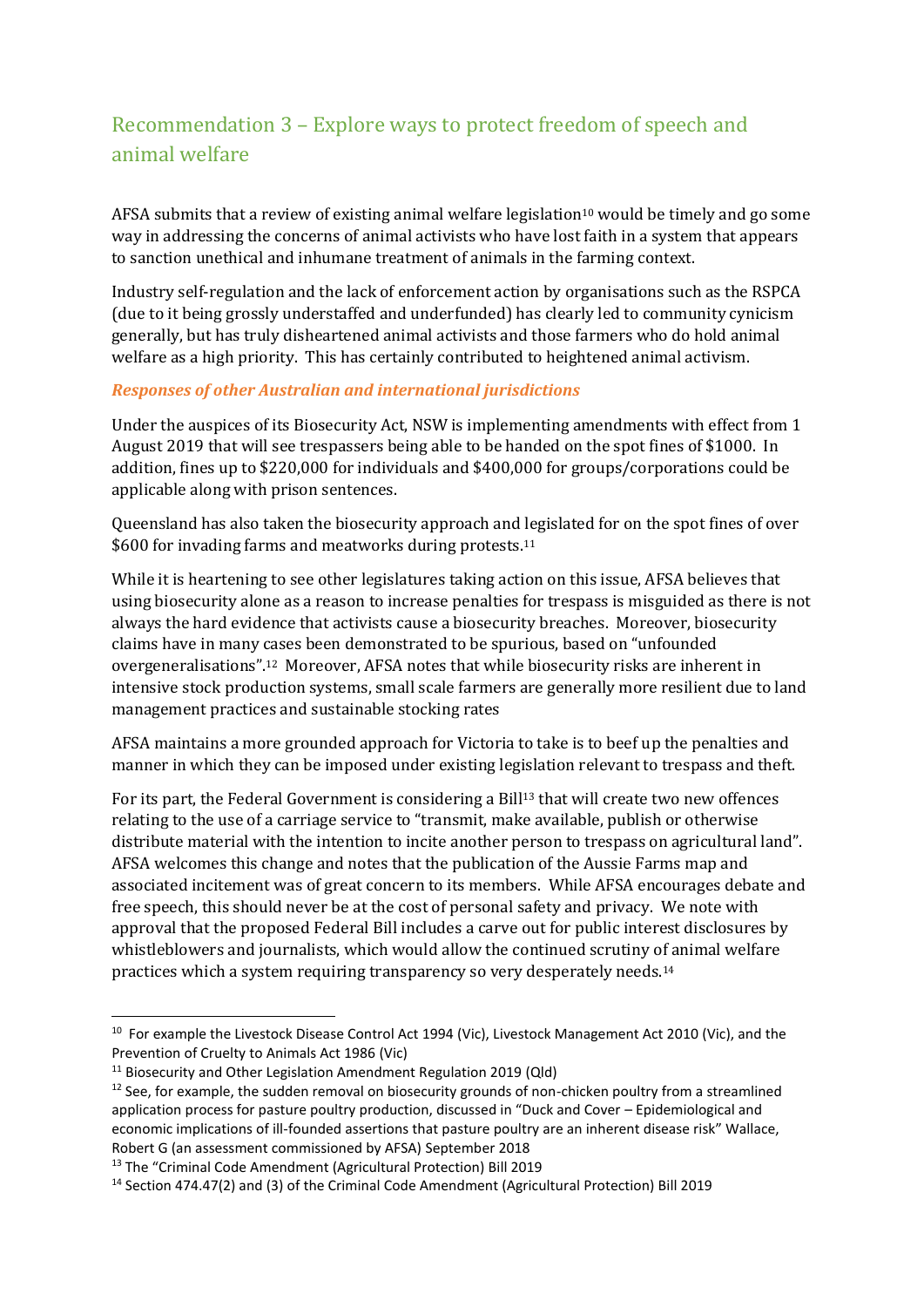At the international level, AFSA notes that this issue has been debated globally for some time. Disappointingly it is not yet possible to point to any jurisdiction that seems to have found the right balance between animal welfare, freedom of speech, and personal safety and privacy concerns.<sup>15</sup>

In conclusion, AFSA looks forward to further debate on this topic and would welcome the opportunity to discuss further if required.

**.** 

<sup>15</sup> "Attack on Factory Farm Whistleblowers Goes Global" The Dodo, February 16 2014